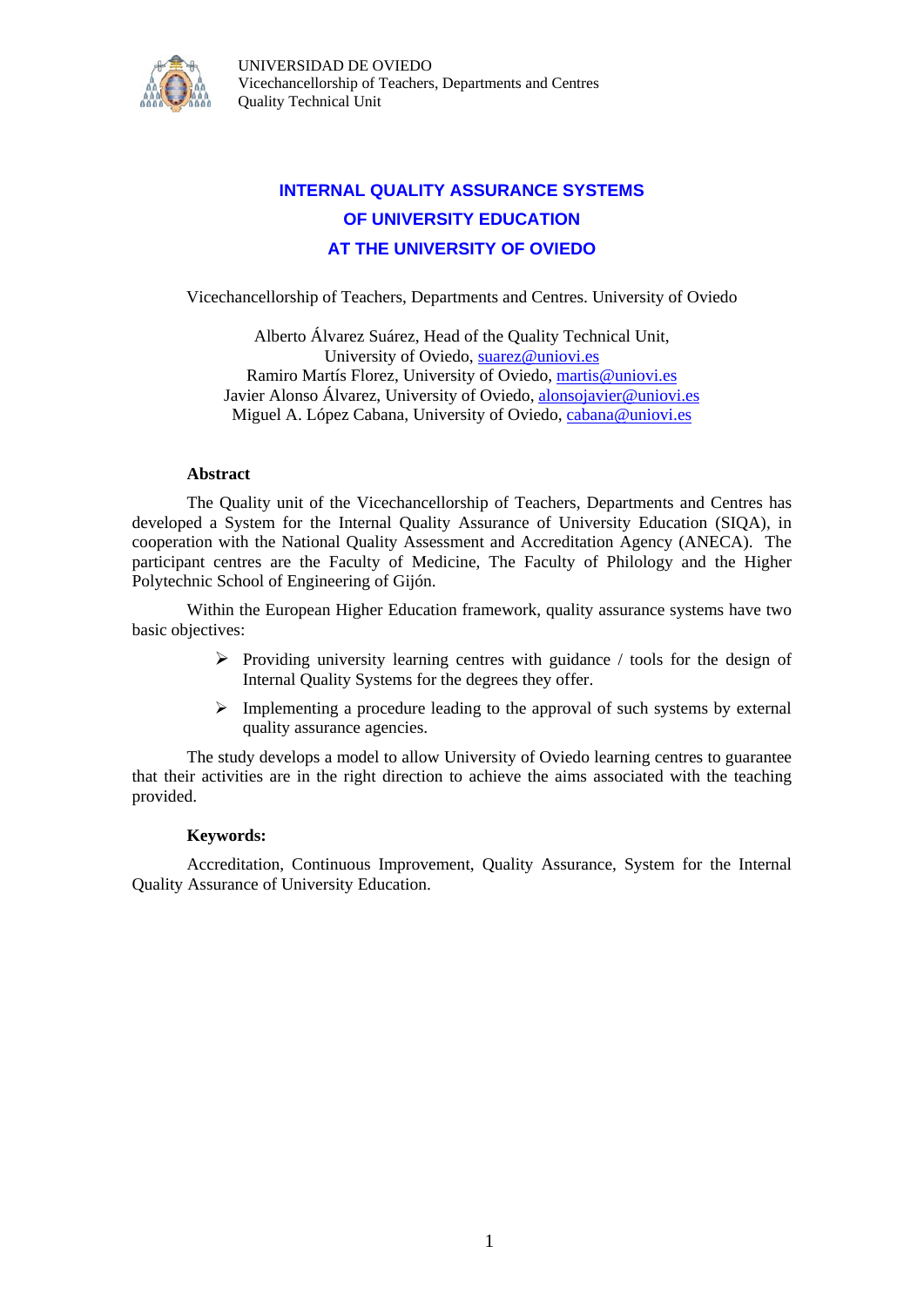

## **1. Premises and background.**

The Sorbone Declaration, 1998, and the Bologna Declaration, 1999, signed jointly by the European ministers of education, initiated a process aiming at the *promotion of European Convergence between national educational systems so as to create a European Space for Higher Education before 2010*, with the basic organizational principles of:

- **Quality**
- Mobility
- Diversity
- Competition

The basic convergence aims are: the establishment of a credit system, the adoption of a teaching system based mainly on two cycles, with degrees that provide qualification for insertion in the labour market, together with the setting up of a European Degree Supplement and **the assessment of quality levels** *(Ferrer, 2006)*.

The eventual support for the integration of the Spanish University system in the European Space for Higher Education came with the passing of the decree (parliamentary act) 1125/2003, providing regulation for the European credit system and grading system for university degrees, complemented by the subsequent decrees 55/2005, 56/2005 and 1509/2005, which established a structure for university education by officially implementing Graduate and Postgraduate degrees.

The University Organic Law (LOU) 4/2007 determines the need for common quality assurance criteria so as to facilitate **the assessment, certification and accreditation of the educational programmes which lead to obtaining official degrees, valid throughout the national territory**. In accordance with article 37 of Law 4/2007, the decree 1393/2007 establishes the new regulation framework for the **organization, verification and accreditation** of official university programmes within Spain *(Chacón, 2006), (Rauret, 2007.)*

#### **Currently existing mechanisms for quality assurance** *(Coba, 2007).*

Regarding programme quality assessment, the University of Oviedo has taken important steps through its participation in Institutional Assessment plans and programmes as well as through the implementation of other teaching quality control procedures, by means of a General Teaching Survey *(Fernández Rico, 2006).* The chart below reflects the details of the participation of our university in different assessment programmes.

| <b>Academic</b><br>Year | <b>Official denomination</b>                             | <b>Promotional</b><br><b>Organism</b>     |
|-------------------------|----------------------------------------------------------|-------------------------------------------|
| 1996/97                 | Pilot scheme                                             | Council of Spanish                        |
| 1999/00                 | Plan Nacional de la Calidad de las Universidades (PNECU) | Universities (Consejo<br>de Universidades |
| 2000/01                 | (National Plan for University Quality Assessment)        | Españolas)                                |
| 2001/02                 | Plan de la Calidad de las Universidades (PNECU)          | <b>University Coordination</b>            |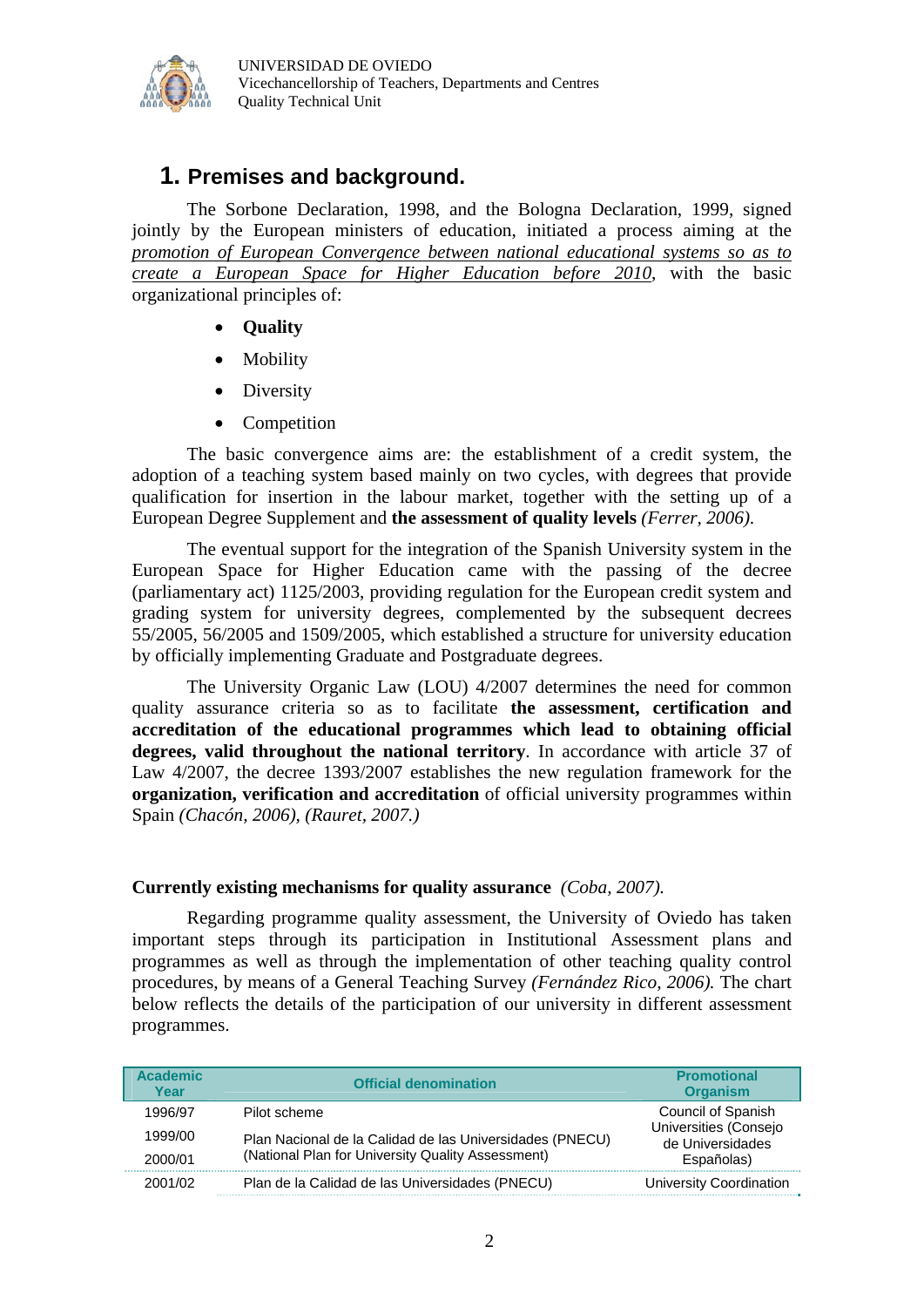

UNIVERSIDAD DE OVIEDO Vicechancellorship of Teachers, Departments and Centres

Quality Technical Unit

| <b>Academic</b><br>Year | <b>Official denomination</b>                                 | <b>Promotional</b><br><b>Organism</b> |  |
|-------------------------|--------------------------------------------------------------|---------------------------------------|--|
| 2002/03                 | (Plan for University Quality Assessment)                     | Council (CCU)                         |  |
| 2003/04                 | Institutional Assessment Programme (PEI)                     |                                       |  |
| 2004/05                 |                                                              | National Agency for                   |  |
| 2005/06                 | The Accreditation Pilot Programme was carried out during the | <b>University Quality</b><br>(ANECA)  |  |
| 2006/07                 | 2003/04 academic year.                                       |                                       |  |

95% of the degrees of the University of Oviedo have been evaluated. This institution has also participated in other activities promoted by the ANECA, such as the Quality Certification of University Library Services and the Doctoral Programme Evaluation aiming at the achievement of a "Quality Award" (Mención de Calidad). The University of Oviedo has received "Quality Awards" for 19 of its Doctoral Programmes in the last few years.

Quality Technical Units (UTCal) work in the promotion of continuous improvement *(Ariño, Boullosa, 2007).* The Quality Technical Unit of the University of Oviedo obtained the certification for its Quality Management System by the ISO norm 9001:2000 on  $21<sup>st</sup>$  July 2005, and its renewal on 9<sup>th</sup> July 2008.

One of the aims of this Unit is to provide support for the development of Quality Management and Quality Assurance systems, with the result that several of its units have obtained different kinds of quality recognition:

| l Init                                                                  | <b>Recognition / Reference Norm</b>                                                    |                      |
|-------------------------------------------------------------------------|----------------------------------------------------------------------------------------|----------------------|
| <b>Higher Naval School</b>                                              | Adaptation of the ISO norm 9000:1994 to the<br>guidelines of norm UNE-EN ISO 9001:2000 | 110YD'S <sup>1</sup> |
| Mechanical Engineering Area                                             | ISO 9001:2000 Certificación.                                                           | AFNOR <sup>2</sup>   |
| Masters degree in Orthodontics and<br><b>Dentofacial Orthopedics</b>    | ISO 9001:2000 Certificación.                                                           | AENOR                |
| Slot machine Trial and Test Centre                                      | UNF-FN ISO/IFC 17025:2005 Accreditation.                                               | FNAC <sup>3</sup>    |
| Institute for Natural Resources and<br>Territorial Regulation (INDUROT) | ISO 9001:2000 e ISO 14001:2004 Certification.                                          | AFNOR                |
| University of Oviedo Foundation (FUO)                                   | ISO 9001:2000 Certification.                                                           | AFNC                 |

The Administration and Services Staff also receive training on quality while other University Services (such as the library) receive support for the setting up of Quality Management Systems based on procedural approach.

<u> 1989 - Johann Stein, marwolaethau a bh</u>

<span id="page-2-0"></span><sup>&</sup>lt;sup>1</sup> LLOYD´S – (LRQA) – Lloyd´s Registrer Quality Assurance

<span id="page-2-1"></span><sup>2</sup> AENOR – Asociación Española de Normalización y Certificación

<span id="page-2-2"></span><sup>3</sup> ENAC – Entidad Nacional de Acreditación y Certificación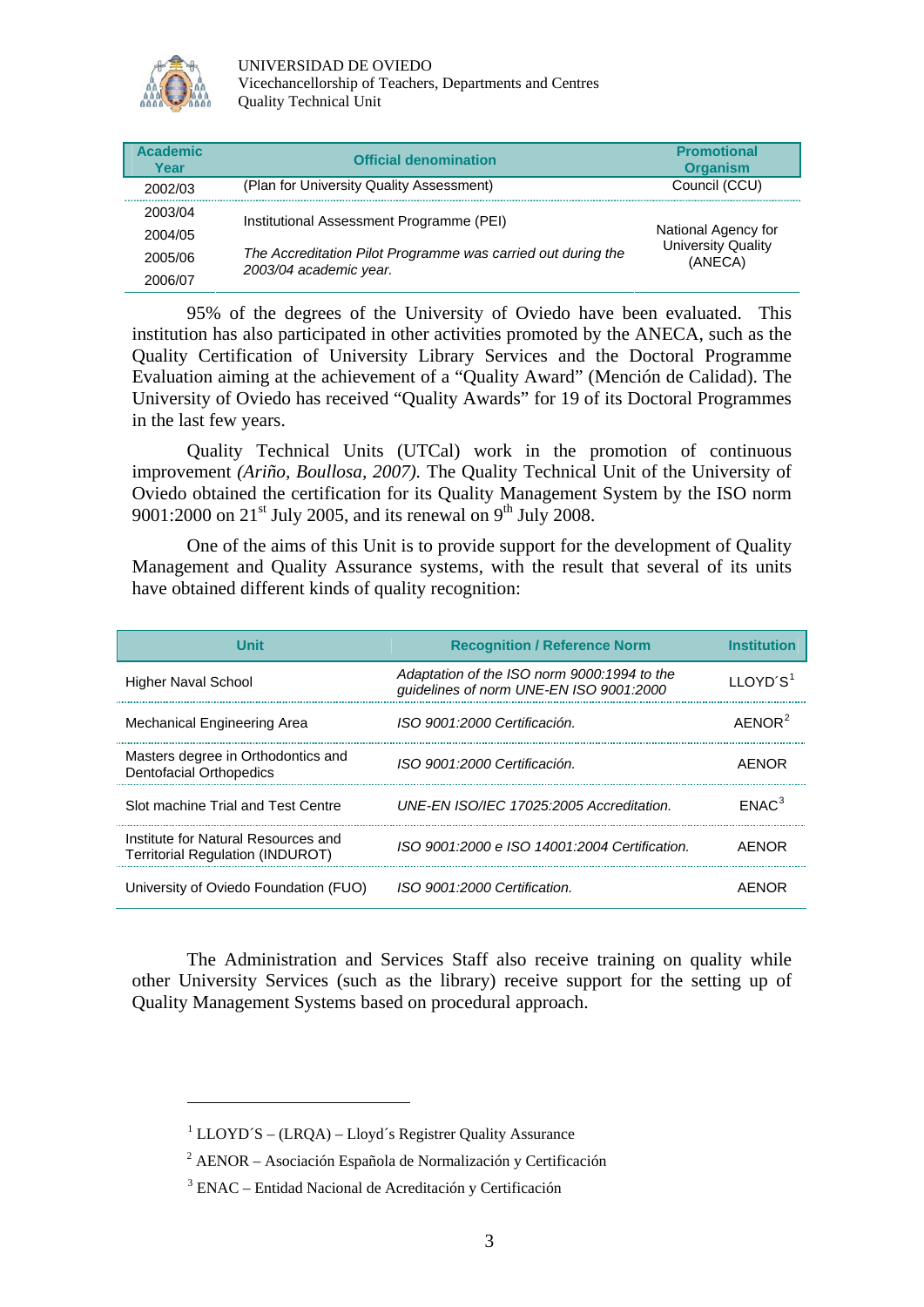

# **2. Methodology.**

 $AUDIT<sup>4</sup>$  is a programme developed by ANECA, in cooperation with the agencies  $AQU<sup>5</sup>$  and  $\widehat{AC}SUG$  applied to university institutions, which are considered as reference organizational environments.

The development of an Internal Quality Assurance System is based on the continuous improvement cycle of University Education *(Blaya, 2007)*:

- 1. Establishing formative policies and processes.
- 2. Implementing learner-centred formative processes.
- 3. Formative process monitoring and measurement.
- 4. Decision making geared towards educational improvement on the basis of the results of the learning process, labour insertion and satisfaction levels.



*Deming Continuous Improvement Cycle*

Which is developed in the following stages:

- IQAS design by university learning centres supported by guidelines.
- Sanctioning of the design by the external guaranty agencies (though currently we are talking about evaluation rather than sanctioning).
- Certification and implementation of IQAS by the certifying organizations.

The first national series of the AUDIT programme summoned 135 participant learning centres from 62 universities. 43 of the 62 participant universities – which amounts to 84% of the total number of universities in Spain – were public and 19 of them were private.

<sup>&</sup>lt;sup>4</sup> AQU - Agency for Quality Assurance in the Catalan University System / ACSUG - Agency for Quality Assurance in the Galician University System.

<sup>&</sup>lt;sup>5</sup> The term AUDIT chosen to define this program, comes from the Latin Word "audire" (listen) and it is frequently used in Europe in order to refer to Processes of Quality Assessment in University Institutions.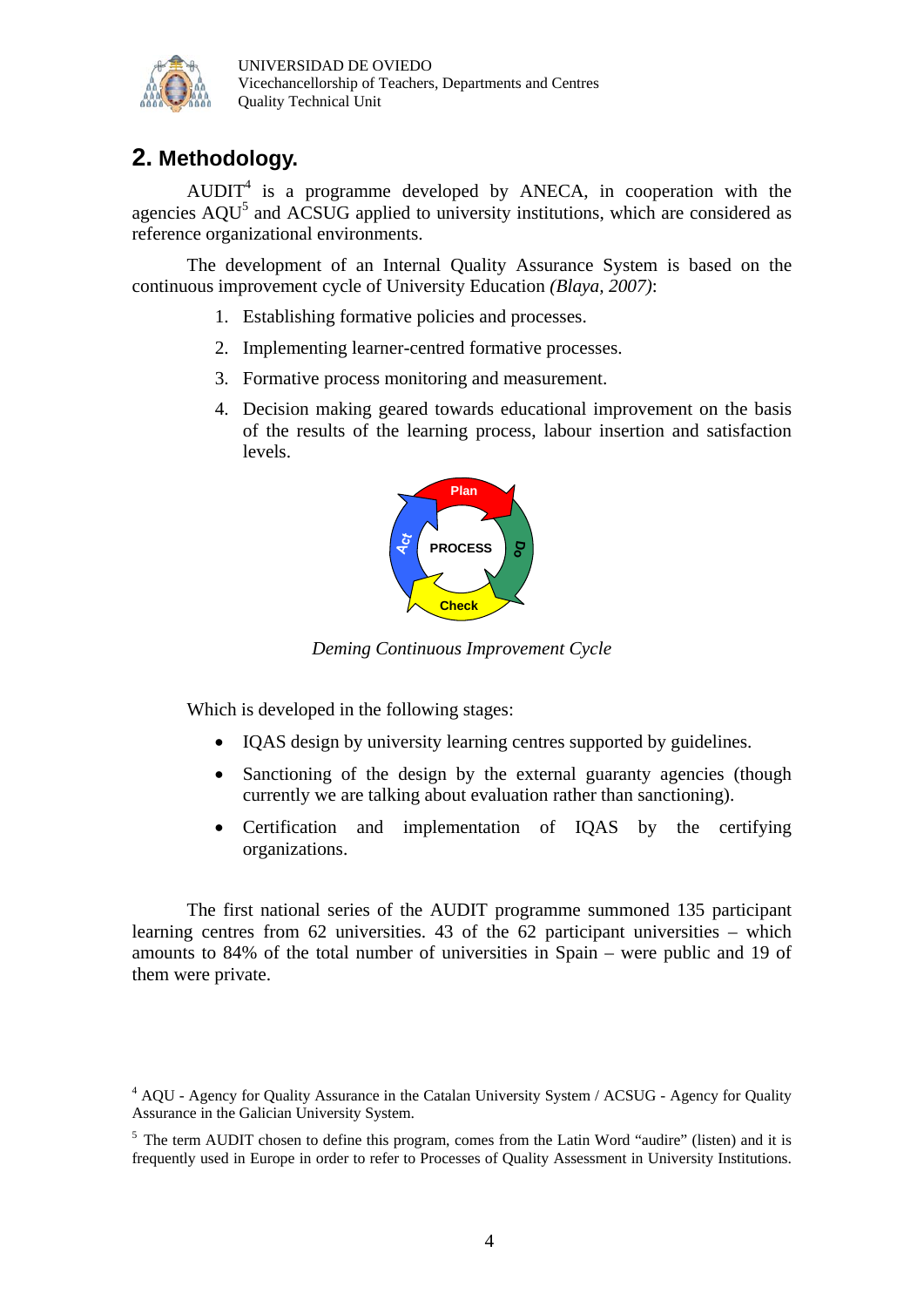

### **IQAS design in the University of Oviedo's learning centres.**

| <b>Stage</b>                                  | <b>Description</b>                                                                                                                                                                                                                                                                                                                                                                                                                                                                                                                                                                                                                                                                                                                  |
|-----------------------------------------------|-------------------------------------------------------------------------------------------------------------------------------------------------------------------------------------------------------------------------------------------------------------------------------------------------------------------------------------------------------------------------------------------------------------------------------------------------------------------------------------------------------------------------------------------------------------------------------------------------------------------------------------------------------------------------------------------------------------------------------------|
| <b>COMPROMISE</b>                             | The compromise of the University of Oviedo towards the development of Internal<br>Quality Assurance Systems (IQAS) of university education, by the Quality<br>Technical Unit within the framework of the AUDIT programme, is registered in the<br>agreement <sup>6</sup> established with ANECA, with the participation of three learning<br>centres: the Faculty of Medicine, the Faculty of Philology and the Higher<br>Polytechnic School of Engineering.                                                                                                                                                                                                                                                                        |
| <b>PLANNING</b>                               | Allocation of quality technicians to each learning centre.<br>Revision of deadlines established by ANECA.<br>Design of a meeting calendar under specific quidelines.<br>Informative meeting with the heads of each centre.<br>Approval by the learning centres.                                                                                                                                                                                                                                                                                                                                                                                                                                                                     |
| <b>DIAGNOSIS</b>                              | Revision of the degree of compliance with the different elements that a IQAS<br>should include by means of a checklist, following the provision of documented<br>evidence either by the learning centre or through its writing up by the Technical<br>Unit.                                                                                                                                                                                                                                                                                                                                                                                                                                                                         |
| <b>DEFINITION AND</b><br><b>DOCUMENTATION</b> | Once the aims and scope of the IQAS have been determined, based on the<br>accomplished diagnosis, the definition and documentation stage started with the<br>result of the issuing of a IQAS manual for each centre (General Information about<br>the University of Oviedo, General Information about the centre, Applicable<br>Regulations and Norms, IQAS Organization, Responsibility of the Centre's<br>Managing Board, Resource Management, Service Provided, Measurement,<br>analysis and improvement and a History of versions of the IQAS manual).<br>The process map on the next page, which is applicable to all the centres,<br>graphically illustrates the main elements to bear in mind in the development of<br>IQAS. |



### *University of Oviedo IQAS process map*

<sup>6</sup> According to Appendix II of 2007 Announcement signed by the ANECA Director, the Vice-chancellor of the University of Oviedo, and the Deans / Headmasters of the centres taking part in the program.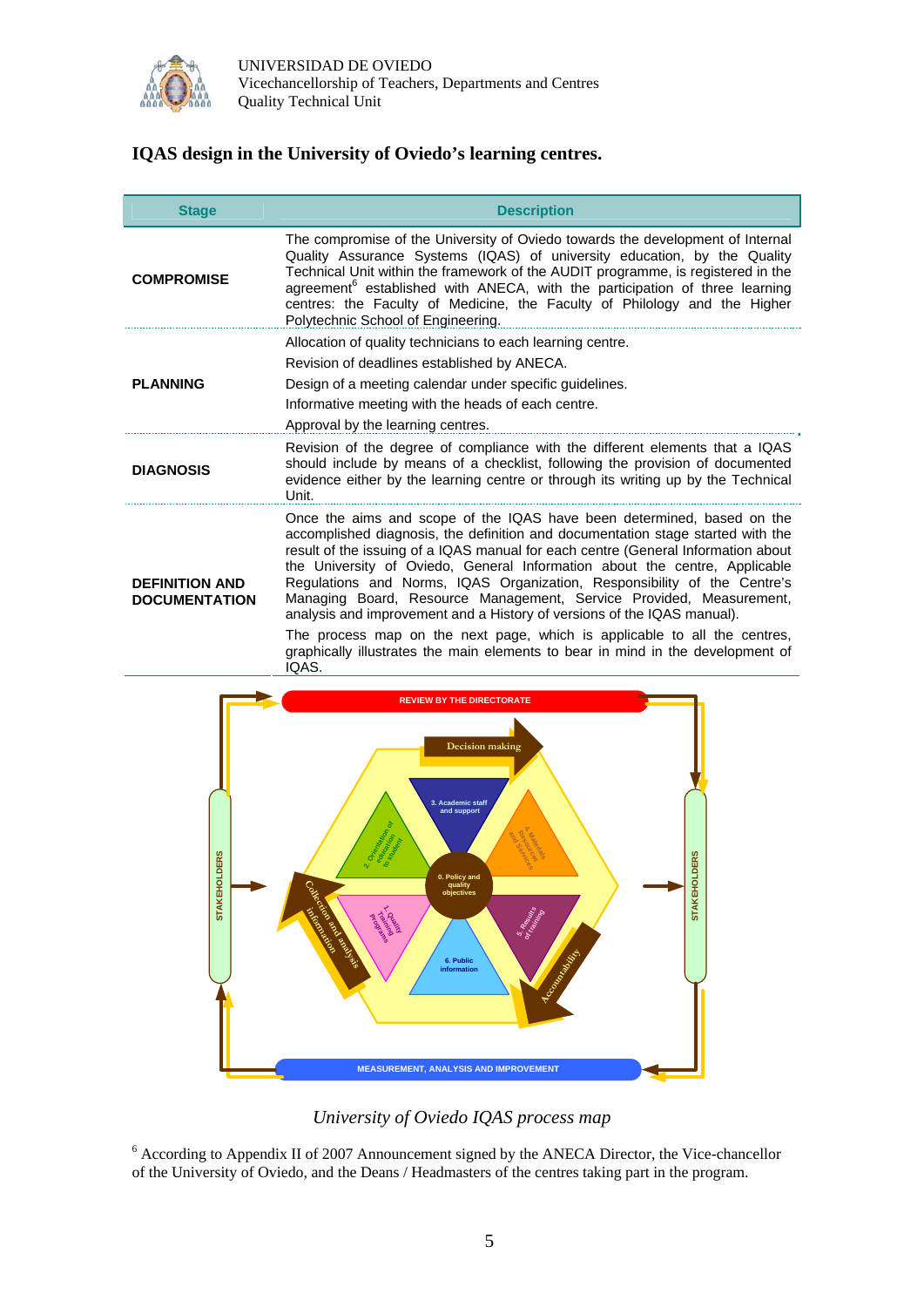

Seven guidelines have been designed with their corresponding procedures and reccords:

#### **Guideline 1.0 How the learning centre defines its Quality Policy and Aims.**

• Quality Policy and Aims definition procedure. E.g. Reccord: Quality Political Minutes

#### **Guideline 1.1 How the learning centre achieves Quality Assurance for its educational programmes.**

• Educational programme quality assurance procedure. E.g. Reccord: Programme guidebook.

#### **Guideline 1.2 How the centre achieves learner-centred orientation.** *(García, 2007).*

- Profile definition process and student admission.
- Student orientation and learning development procedure.
- Student management and mobility procedure.
- Management and professional orientation procedure.
- Work-placement management procedure.
- Management procedure of incidents, complaints and suggestions, E.g. Reccord: 0-course planning and satisfaction.

#### **Guideline 1.3 How the centre assures and improves academic staff quality levels.**

- Procedure towards the definition of academic / administrative staff policies.
- Procedure towards the selection and recruitment of academic / administrative staff.
- Academic / administrative staff training procedure.
- Academic / administrative staff assessment, promotion and recognition procedure. E.g. Reccord: Training activity planning and development.

#### **Guideline 1.4 How the centre manages and improves its material resources and services.**

- Material resources management procedure.
- Service management procedure. E.g. Reccord: List of Approved Suppliers.

#### **Guideline 1.5 How the centre analyses and applies results.**

• Result analysis procedure. E.g. Reccord: The centre's Assessment Report.

**Guideline 1.6 How the centre issues published information about its degrees.** 

> • Degree Information Publishing procedure. E.g. Reccord: Communication Plan.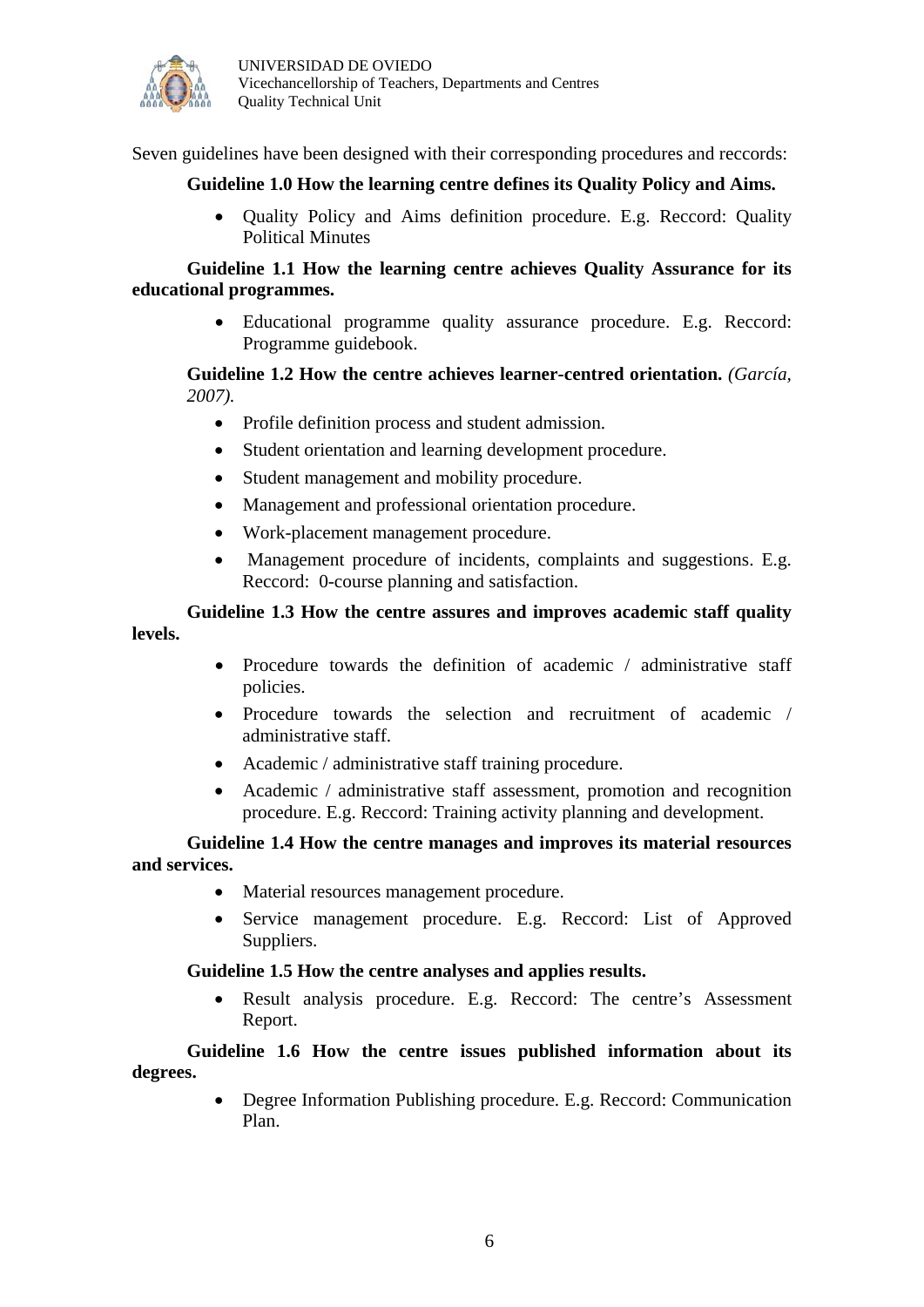

The design stage of the Internal Quality Assurance System was supervised by the head of the Quality Technical Unit, who held weekly meetings with the technical staff assigned to each of the three participant centres.

The Quality Technical Unit documented the AUDIT programme according to a process approach based on the requirements of the ISO norm 9001:2000 with a horizontal process line which presents the procedures, reccord formats and related indicators vertically.

A "Road map" was designed to reflect the compliance with the different activities and a set of indicators was established to carry out the monitoring and measurement of the process.

- % A and B in the checklist (Centre Internal Quality Assurance System design assessment protocol).
- % Positive reports.

The chart below illustrates the results of the diagnosis stage in one of the learning centres, the Faculty of Medicine, by means of a checklist sample and a graph with the individual, as well as the total, results for each guideline:

| <i><b>GUIDELINE</b></i>                                                                                                                                                                        | Learner-centred degree orientation                                      |   |   |  |     |
|------------------------------------------------------------------------------------------------------------------------------------------------------------------------------------------------|-------------------------------------------------------------------------|---|---|--|-----|
| <b>Procedure</b>                                                                                                                                                                               | Definition of entry/graduation admission<br>enrolment student profiles. |   |   |  | and |
| <b>Elements</b>                                                                                                                                                                                |                                                                         | А | R |  |     |
| Presence of regulating mechanisms which can guarantee the decision<br>making process regarding the definition of entry/graduation profiles as<br>well as the admission and enrolment criteria. |                                                                         |   | x |  |     |
| Presence of information collection and analysis systems which allow<br>insights and assessment of the needs concerning entry/graduation<br>profiles, and admission and enrolment criteria.     |                                                                         |   |   |  |     |
| Specification of the ways in which the interest groups are involved in<br>the design and development of the definition of entry/graduation<br>profiles, the admission and enrolment criteria.  |                                                                         |   | x |  |     |
| Existence of mechanisms which facilitate monitoring, revision and<br>improvement in the definition of entry/graduation profiles, and<br>admission and enrolment criteria.                      |                                                                         |   |   |  |     |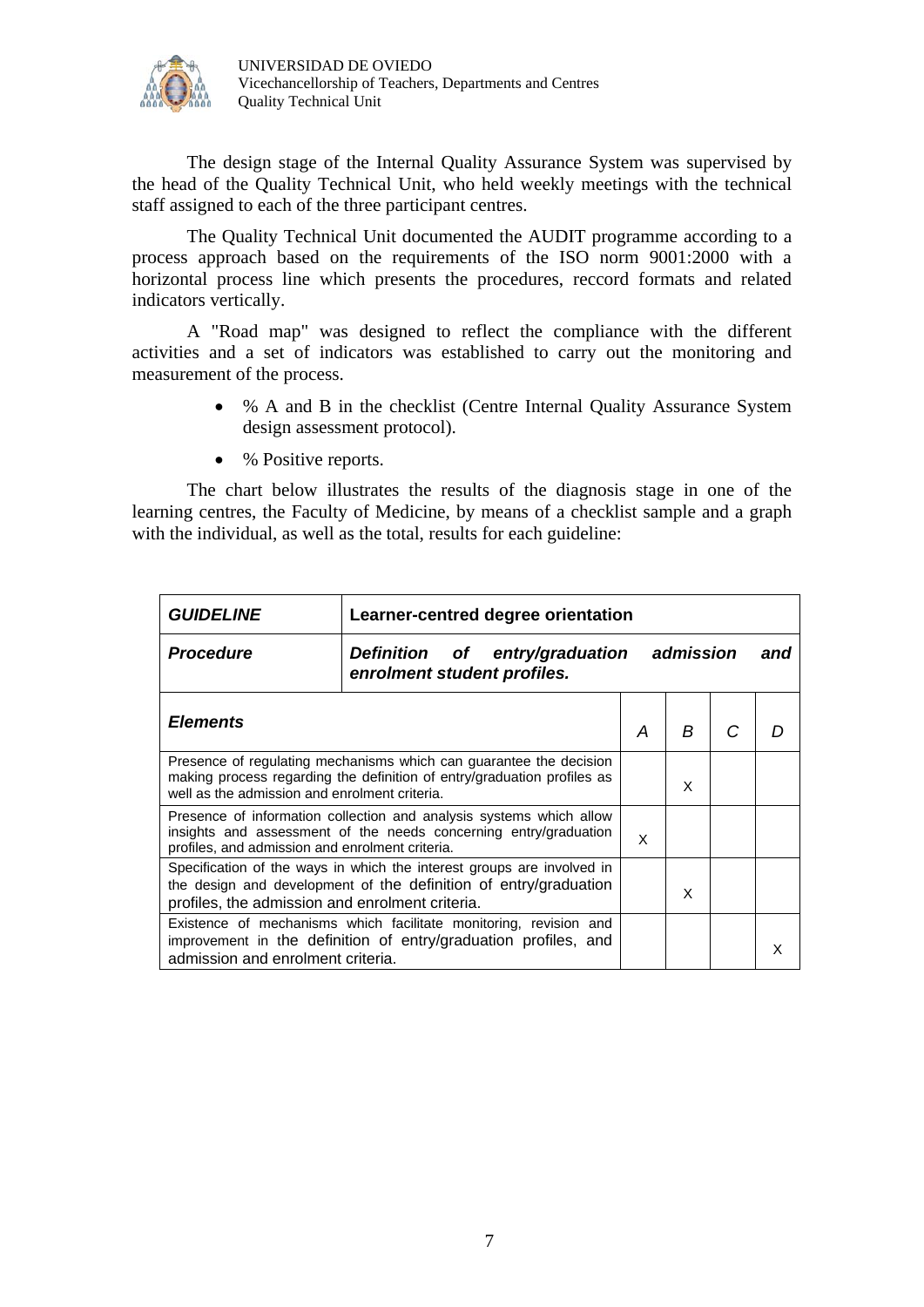

UNIVERSIDAD DE OVIEDO Vicechancellorship of Teachers, Departments and Centres Quality Technical Unit



#### *Faculty of Medicine Self-assessment.*



*Faculty of Philology Self-assessment.*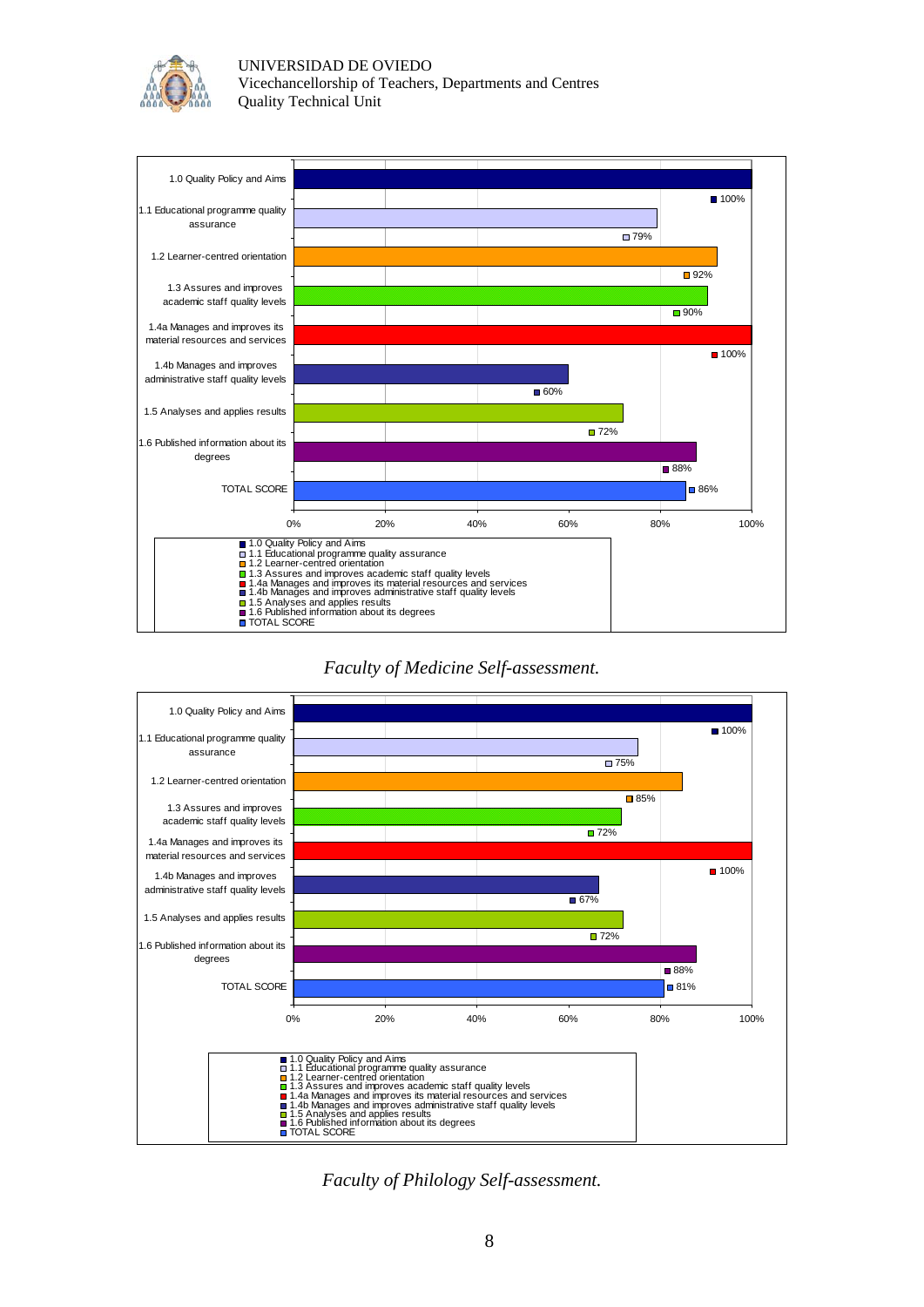

UNIVERSIDAD DE OVIEDO Vicechancellorship of Teachers, Departments and Centres Quality Technical Unit



*Gijón Higher Polytechnic School of Engineering Self-Assessment.*

| <b>Faculty of Medicine</b> | <b>Faculty of Philology</b> | <b>HPS of Engineering</b> |
|----------------------------|-----------------------------|---------------------------|
| Self-assessment            | self-assessment             | self-assessment           |
| $86\%$                     | 81%                         | 85 %                      |

The meetings between the quality technicians and the managing boards of the learning centres took place without incident. The aim of the meetings was to approve of the changes in the guidelines and to revise the proposals for delayed guidelines.

Currently, after the documents have been sent to ANECA through the Web application, the first series of the programme is in the evaluation stage; which is very important since it assures the quality of the design of Internal Quality Assurance Systems of university education (IQAS) proposed by the learning centres. The evaluation commissions are responsible for the assessment of the IQAS design on the basis of the documentation collected and the subsequent compliance with an evaluation protocol.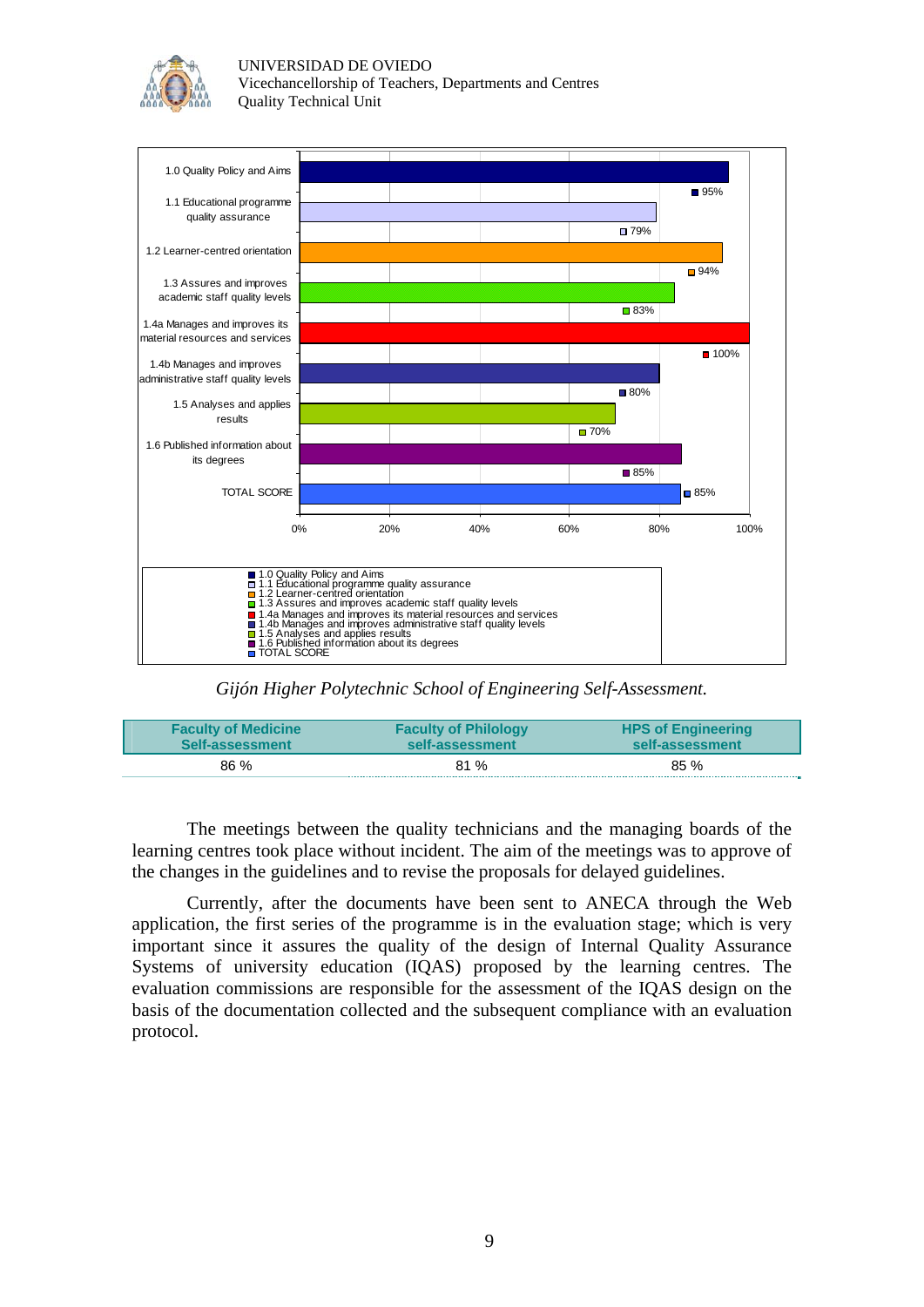

# **3. Results**

The Quality Technical Unit of the University of Oviedo, in cooperation with ANECA, has participated in the AUDIT programme by developing the Internal Quality Assurance Systems (IQAS) in the following learning centres:

- Faculty of Philology
- Faculty of Medicine
- Gijón Higher Polytechnic School of Engineering (GHPSE)

As a means of facilitating a more dynamic operation, an Innovative Management Tool was applied, which allowed the management of all the information during the process so that the participants from the centres could look up and operate on any working document.

|            | Joint       | <b>Medicine</b> | <b>Philology</b> | <b>GHPSE</b> |
|------------|-------------|-----------------|------------------|--------------|
| Meetings   | 27/11-21/01 | 29/10-21/01     | 29/10-21/01      | 29/10-11/02  |
| Procedures |             |                 |                  |              |
| Reccords   |             | 29              | 25               |              |

The system's documentation is organized according to the following folder structure:



*Folder structure for the IQAS documentation in the IT application.*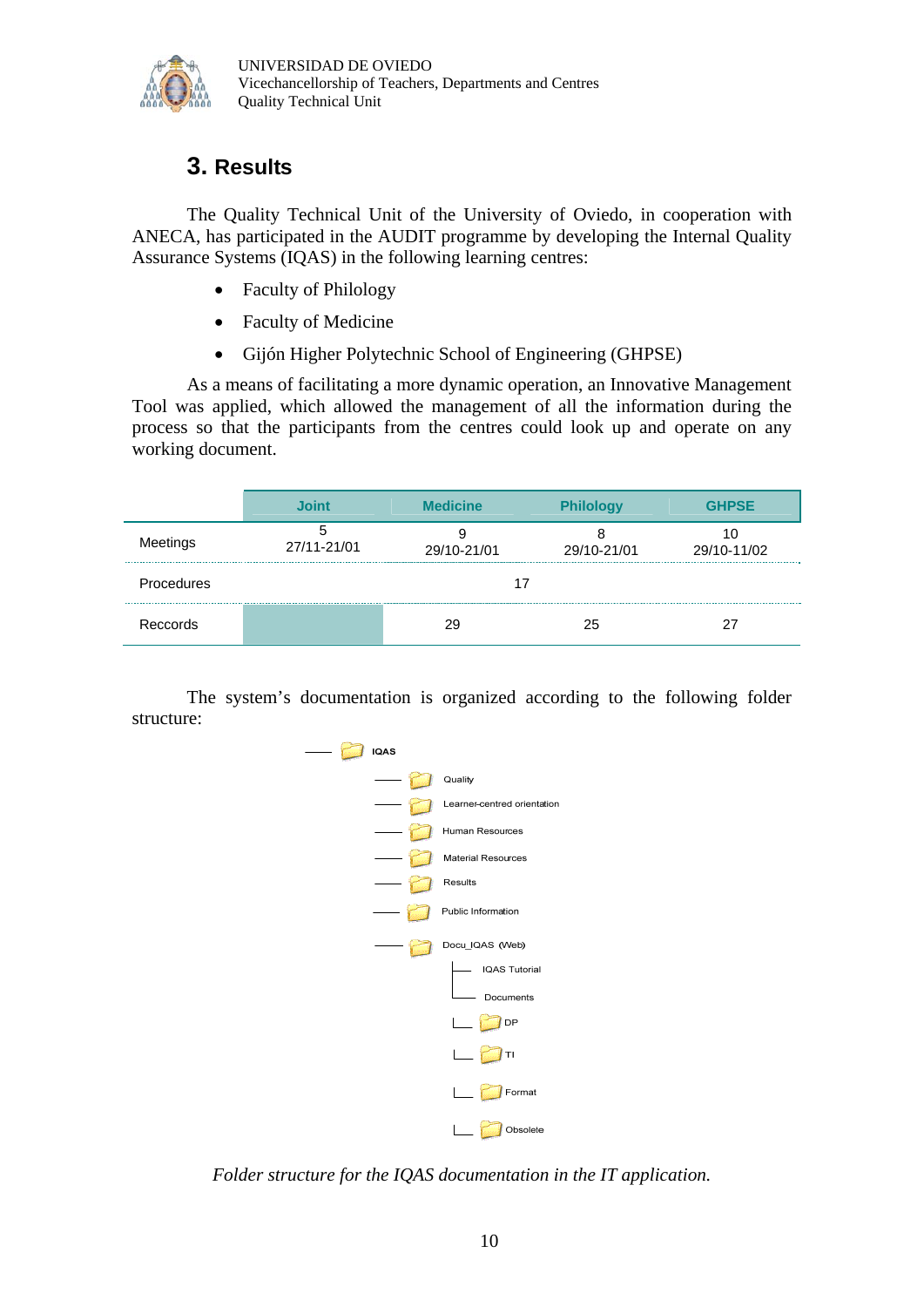

In a third stage, the AUDIT programme will allow the conclusion of the **certification process of the IQAS enforced by the learning centres**. The procedure to carry out the certification process will be reflected in the IQAS certification guidebook.

All the issues considered throughout the AUDIT programme are part of the requirements established by the programme VERIFICA (Criterion 9 of the Degree Quality Assurance System), which will tend to the regulation requirements of authorization and register of Graduate and Masters Degrees. Thus, all the efforts will become aligned and participation of the universities in the sanctioning of the future degrees will be fostered.

## **4. Conclusions.**

Internal Quality Assurance Systems have become a key tool to verify the effective improvement of the new degrees as well as their adaptation to the requirements of the European Space for Higher Education.

Once the IQAS have been implemented, the diversity of the centres in structure and functions has become evident. Therefore, it is advisable to define a unique model for the university as a whole, where the competences assigned to the IQAS are clearly specified, by defining strategic guidelines, homogenous aims and procedures for all the degrees, in such a way that a quality standard is guaranteed which can, in the future, facilitate certification and accreditation.

IQAS development should not be merely focused on the formal compliance with protocols and documents established in the 1393/2007 decree, but should adapt to the learning centres so as to facilitate their actual implementation, so that an adequate response is given to all the needs and difficulties identified, minimising bureaucracy and unnecessary technical terms in the documents, and offering solutions for the requirements of the new degrees.

The final aim of any Internal Quality Assurance System is to provide answers to the current and future demands of the social and labour network.

## **5. Bibliography.**

- AENOR (2000). *Norma ISO 9001:2000. Sistemas de Gestión de la Calidad. Requisitos*. Madrid. Asociación Española de Normalización y Certificación
- AENOR (2005). *Norma ISO 9000:2005. Sistemas de Gestión de la Calidad. Fundamentos y vocabulario*. Madrid. Asociación Española de Normalización y Certificación
- ANECA 2007. *Guía para el diseño de Sistemas de Garantía Interna de la Calidad de la formación universitaria*. Madrid. Agencia Nacional de Evaluación de la Calidad y Acreditación.
- ANECA 2007. *Directrices para el diseño de los Sistemas de Garantía Interna de Calidad de la formación universitaria.* Madrid. Agencia Nacional de Evaluación de la Calidad y Acreditación.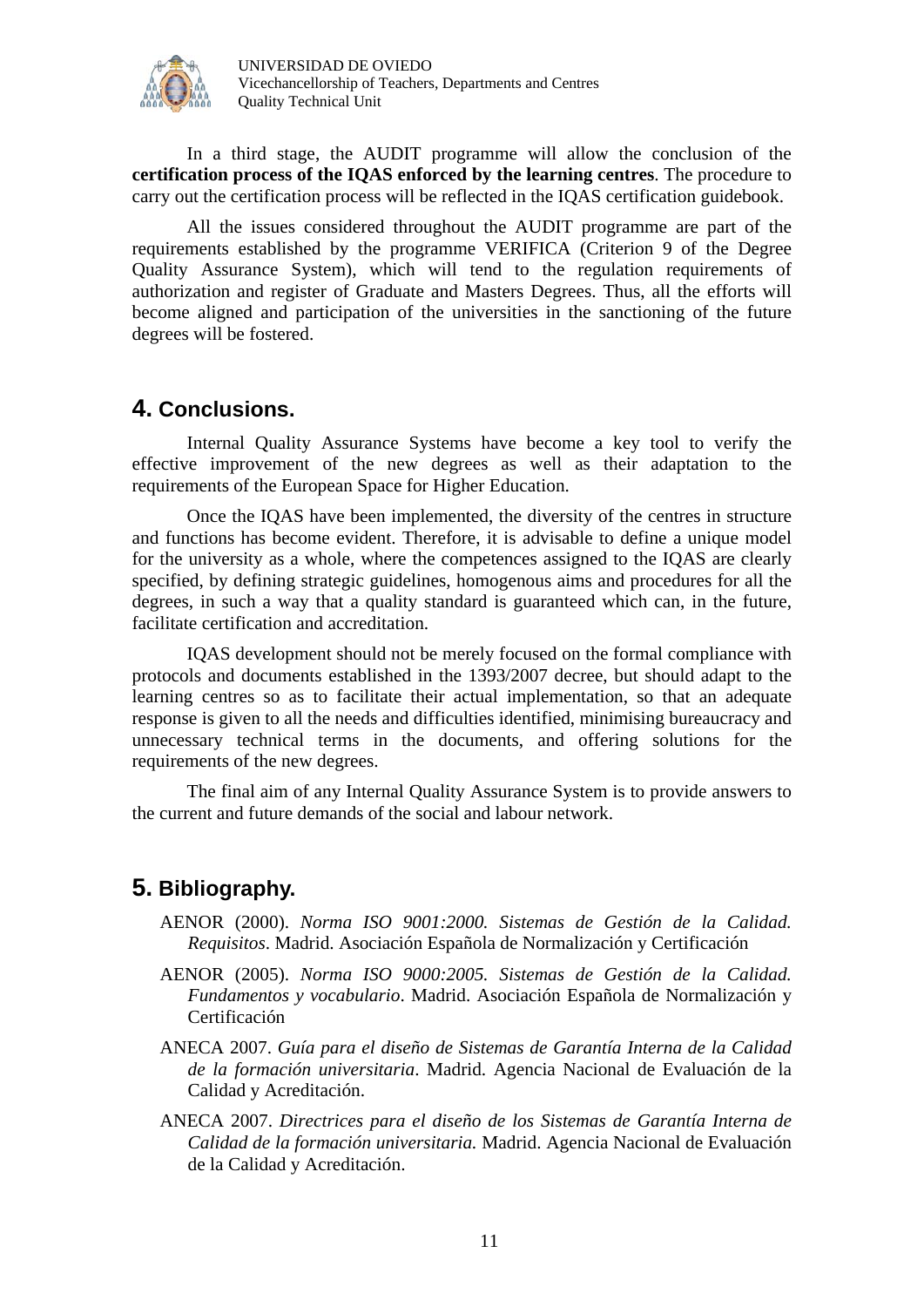

- ANECA 2007. *Guía de Evaluación del diseño de Sistemas de Garantía Interna de Calidad de la formación universitaria.* Madrid. Agencia Nacional de Evaluación de la Calidad y Acreditación.
- ANECA 2007. *Protocolo de evaluación para la verificación de títulos universitarios oficiales (Grado y Máster)*. Madrid. Agencia Nacional de Evaluación de la Calidad y Acreditación.
- ARIÑO, A y PEREZ, A. (2007). "El papel de las unidades técnicas de calidad en los Sistemas de Garantía de Calidad de la universidad *Sistemas de garantía de calidad de las enseñanzas universitarias: El papel de las unidades técnicas de Calidad.* Universidad de Valencia.
- BLAYA SALVADOR, I (2007). "Marco para la gestión de calidad: experiencias y lecciones aprendidas*" Cultura de calidad en la Educación Superior en Europa*, Universidad Miguel Hernández.
- CHACON, P. (2006). "De la evaluación de las titulaciones a la acreditación del grado y postgrado" *Encuentro 10 años de evaluación de la calidad en las universidades españolas: 1996 – 2006. Resultados y objetivos.* Jaca.
- COBA, E. (2007). "Sistema de Garantía de Calidad en la Educación Superior en España" *Cultura de calidad en la Educación Superior en Europa*, Universidad Miguel Hernández.
- EME (199). *Declaración de Bolonia de 19 de junio de 1999*. Joint declaration of the European Ministers of Education.
- FERNANDEZ RICO, J. E. (2006). "Lecciones aprendidas por las Universidades en X años de evaluación institucional" .*De la evaluación para la mejora a la acreditación de titulaciones e instituciones, VIII Foro de Almagro.*
- FERRER, L. (2006) "El papel de las Universidades en la garantía de Calidad". *La aplicación de los criterios para la Garantía de Calidad en el Espacio Europeo de Educación Superior. Una propuesta de futuro.* Universidad Internacional Menéndez Pelayo. Universidad Autónoma de Barcelona.
- GARCIAL, E. (2007) "Cómo el centro orienta la calidad de sus enseñanzas a los estudiantes", *La participación de los estudiantes en la evaluación de la calidad,* Universidad Internacional Menéndez Pelayo.
- GUTIERREZ-SOLANA SALCEDO, F. (2006). "El protagonismo de las universidades. Los Indicadores como motor de la Aplicación de los Criterios para la Garantía de Calidad en el EEES" *La aplicación de los criterios para la Garantía de Calidad en el Espacio Europeo de Educación Superior. Una propuesta de futuro.* Universidad Internacional Menéndez Pelayo. Universidad Autónoma de Barcelona.
- MEC (2003). *La integración del sistema universitario español en el Espacio Europeo de Enseñanza Superior*. Madrid. Ministerio de Educación, Cultura y Deporte.
- MEC, (2005). *Real Decreto 55/2005, de 21 de enero, por el que se establece la estructura de las enseñanzas universitarias y se regulan los estudios universitarios oficiales de Grado*. Madrid. Ministerio de Educación y Ciencia